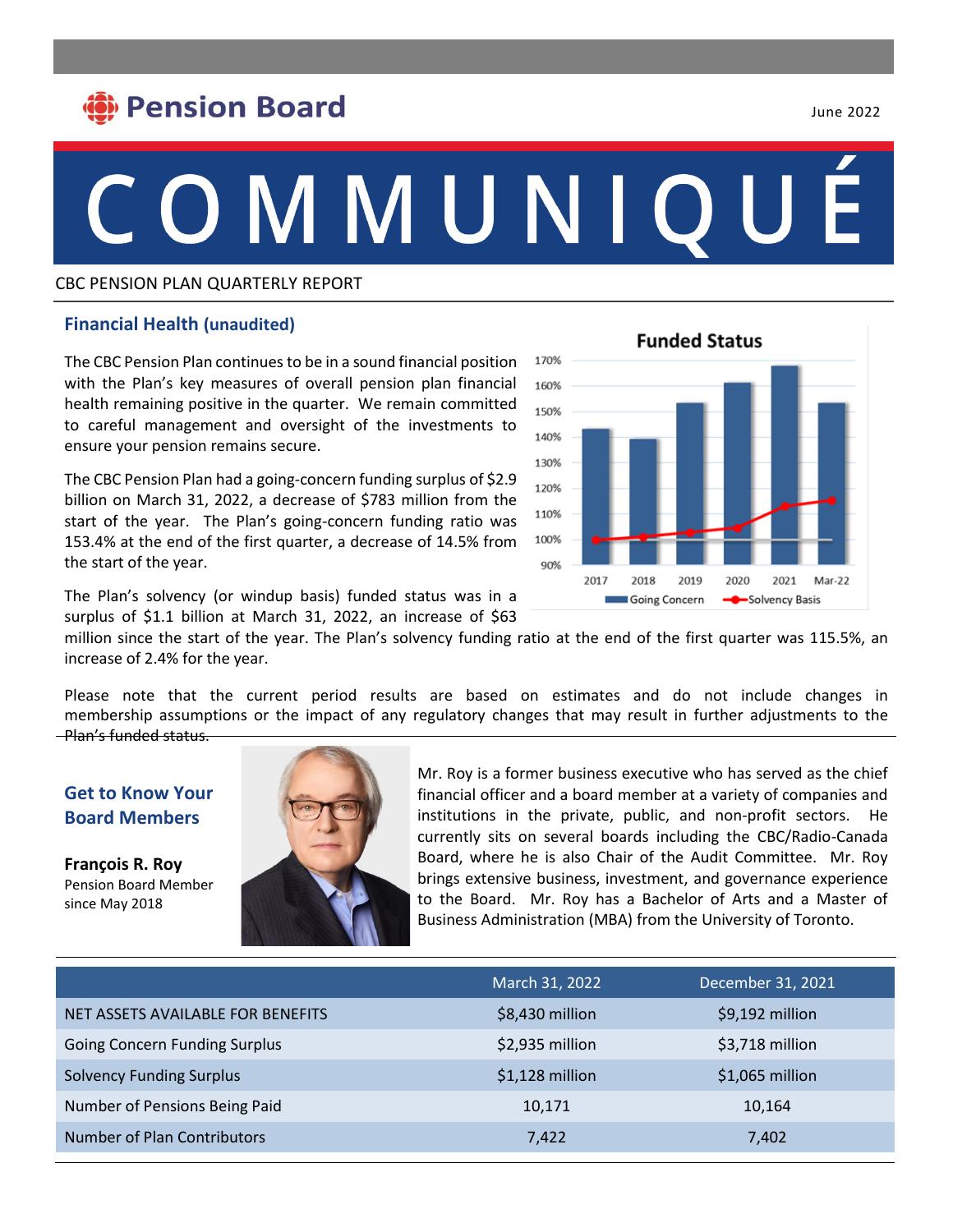### COMMUNIQUÉ

CBC Pension Plan Quarterly Report June <sup>2022</sup>

**Plan Return** Annualized 4-yr Returns - Mar 31, 2022

**MEMBER EXPERIENCE SURVEY RESULTS** 

#### **Financial Performance (unaudited)**

The Plan had net assets of \$8.4 billion on March 31, 2022, a decrease of \$762 million for the year. The decrease in assets in the first quarter was primarily due to rising interest rates that had a negative impact on the Plan's fixed income returns as well as a decline in the global equity markets.

Illustrating the mature nature of the Plan, the Plan made pension payments of \$82 million to pensioners and received contributions of \$27 million from CBC/Radio-Canada and employees in the first quarter of 2022.

The Plan focuses on longer-term measures of performance in assessing our success in achieving our mission. The Plan's annualized 4-year return of 7.59% outperformed its asset

benchmark return of 6.16% and its solvency and going-concern objectives for the period.

#### **Investment Strategy**

While performance may fluctuate in any given year, the Plan remains committed to its Liability-Driven Investment strategy. The strategy targets returns that match the growth in the Plan's pension obligations over the long term. This results in more stable funded positions and enhances benefit security. The Plan's Liability-Driven Investment strategy continues to perform as expected.

#### **Member Services**

The Plan's members rated pension administration services with an overall satisfaction of 94% during the first quarter of 2022. This was based on a survey of members who called the pension administration center. The Plan strives to deliver a high-quality pension administration service to Plan members in a cost-effective manner.

#### **Governance Matters**

At the June 2022 Pension Board meeting, as part of good governance practices, the Trustees completed the annual selfassessment process. The outcome of this process helps identify areas for training and on-going education items to assist Trustees in carrying out their fiduciary and other responsibilities.

The **2021 CBC Pension Plan Annual Report – Serving You for 60 Years**, is available on the Plan's website at: <http://cbc-radio-canada-pension.ca/publications/annual-reports/>

A summary of the Pension Board's 2021 - 2025 Strategic Plan and the status of key objectives is included in the infograph on the next page.



A glossary of common pension terms can be found at cbc-radio-canada-pension.ca/help/glossary-of-terms (under the "Help" tab on the Plan's web site)

*Communiqué is the CBC Pension Board's quarterly report to Plan members. For more information on the Plan and operations of the CBC Pension Plan please visit the Pension Board website – [cbc-radio-canada-pension.ca](http://www.cbc-radio-canada-pension.ca/)*